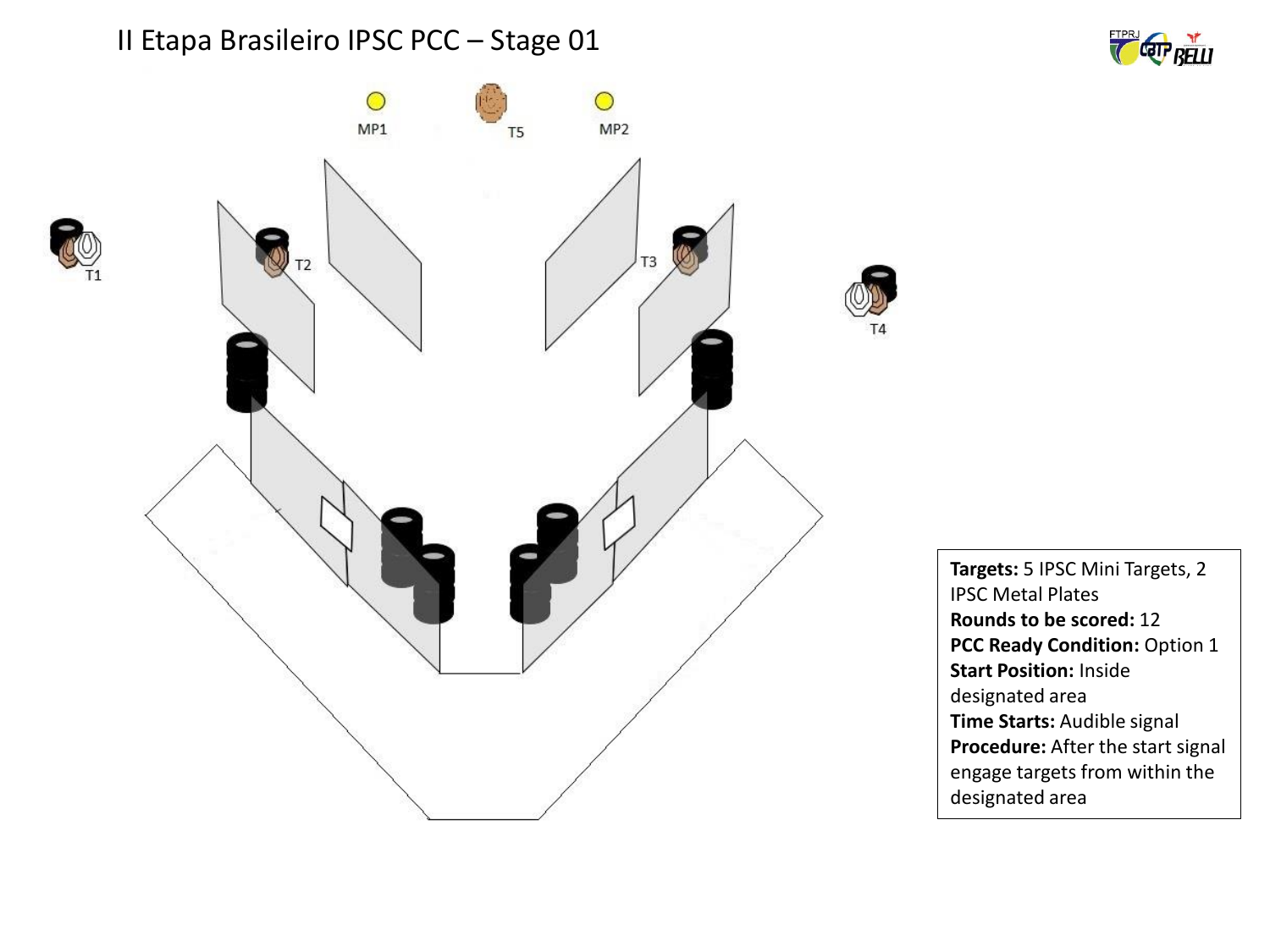





**Targets:** 6 IPSC Mini Targets **Rounds to be scored:** 12 **PCC Ready Condition:** Option 3 Laying flat on the table **Start Position:** Inside designated area, toes touching start line, facing uprange, as demonstrated by the RO **Time Starts:** Audible signal **Procedure:** After the start signal engage targets from within the designated area.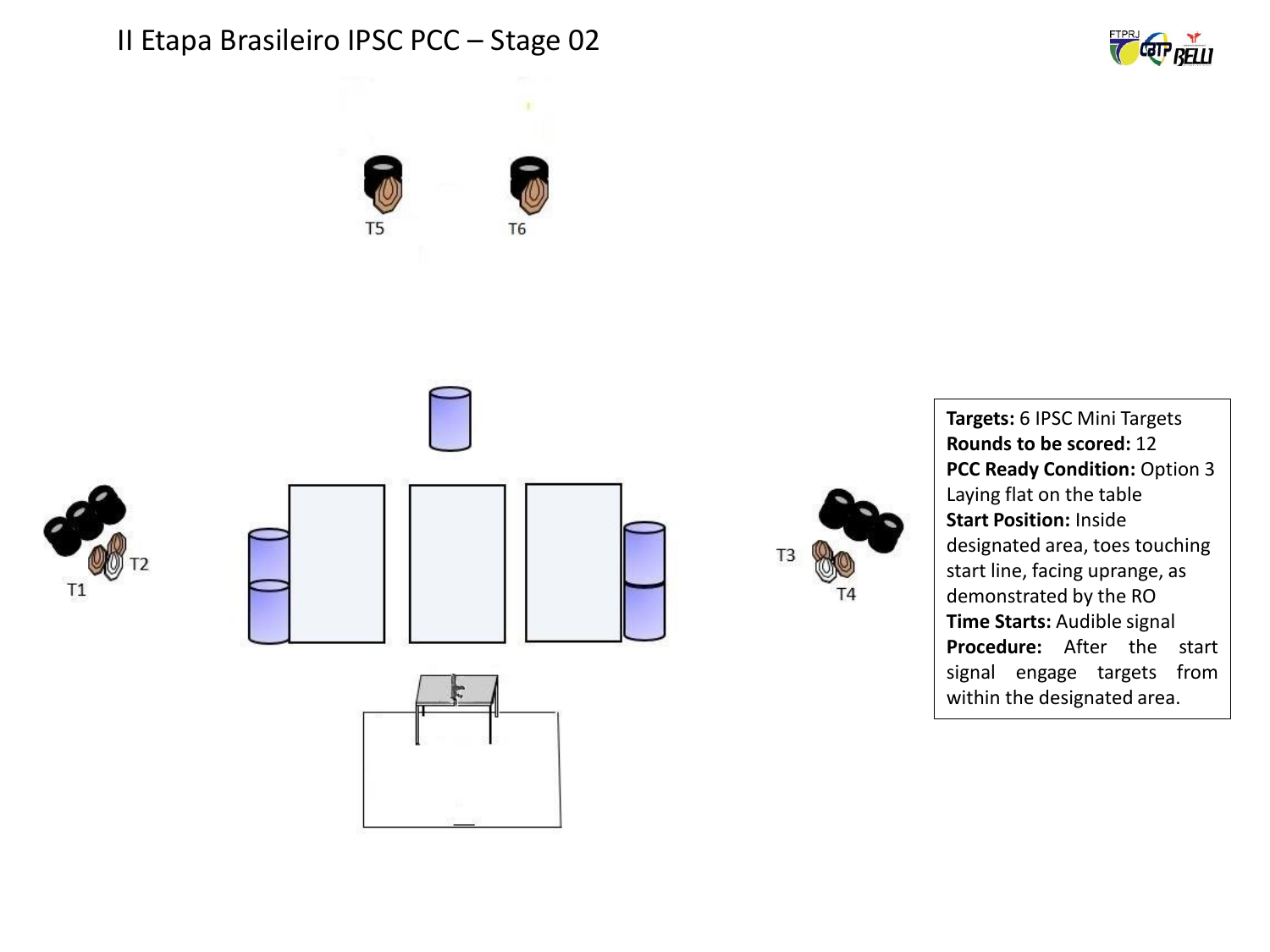$\circ$ 

MP<sub>2</sub>







 $\circ$ 

 $\circ$ 

MP4

MP3

**Targets**: 4 IPSC Targets, 4 IPSC Metal Plates **Rounds to be scored:** 12 **PCC Ready Condition:** Option 1 **Start Position:** Inside designated area, toes touching start line as demonstrated by the RO **Time Starts:** Audible signal **Procedure:** After the start signal engage targets from within the designated area.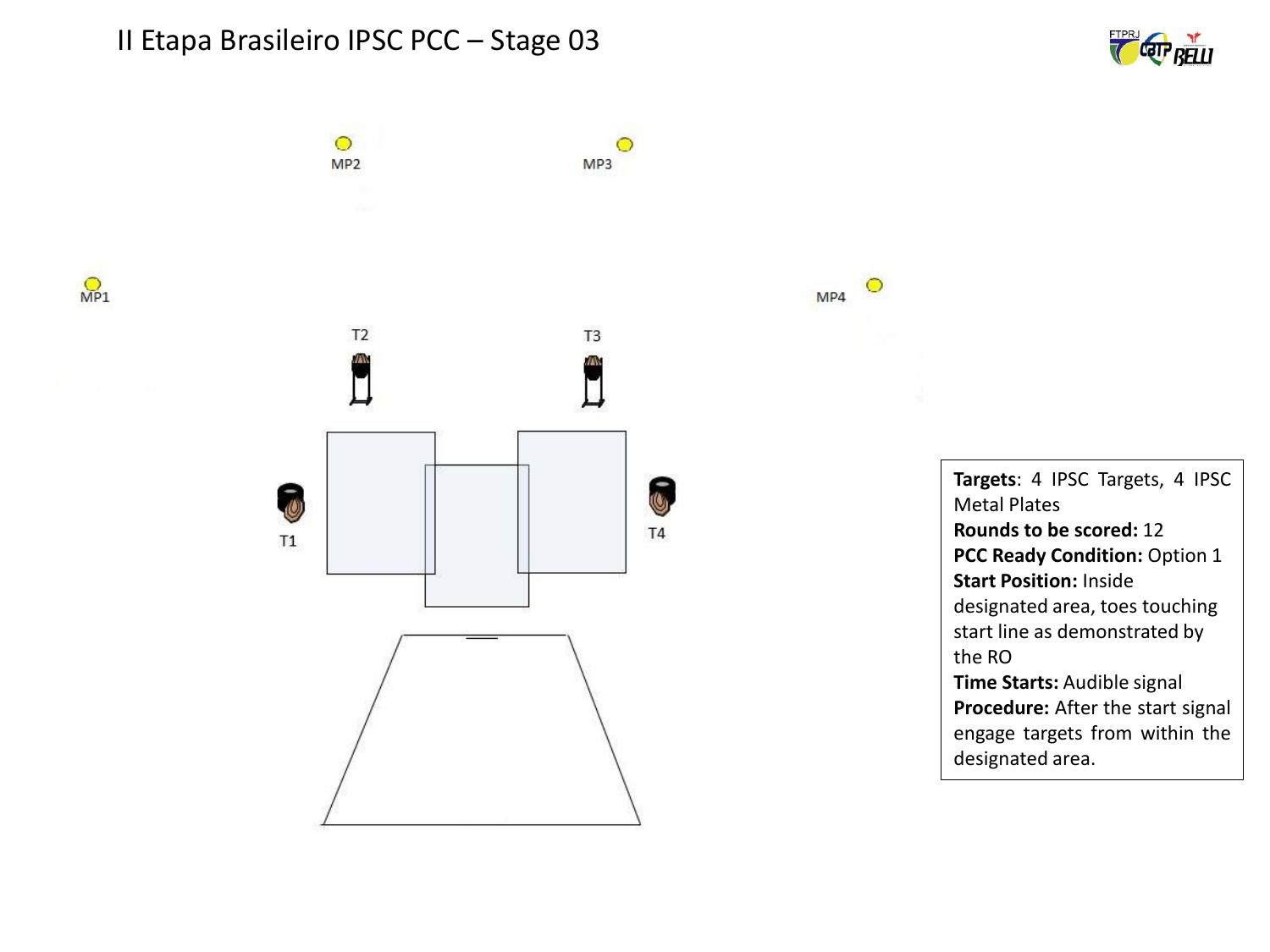

**Targets**: 16 IPSC Targets **Rounds to be scored:** 32 **PCC Ready Condition:** Option 1 **Start Position:** Inside designated area, toes touching start line "A" or "B" as demonstrated by the RO **Time Starts:** Audible signal **Procedure:** After the start signal engage targets from within the designated area

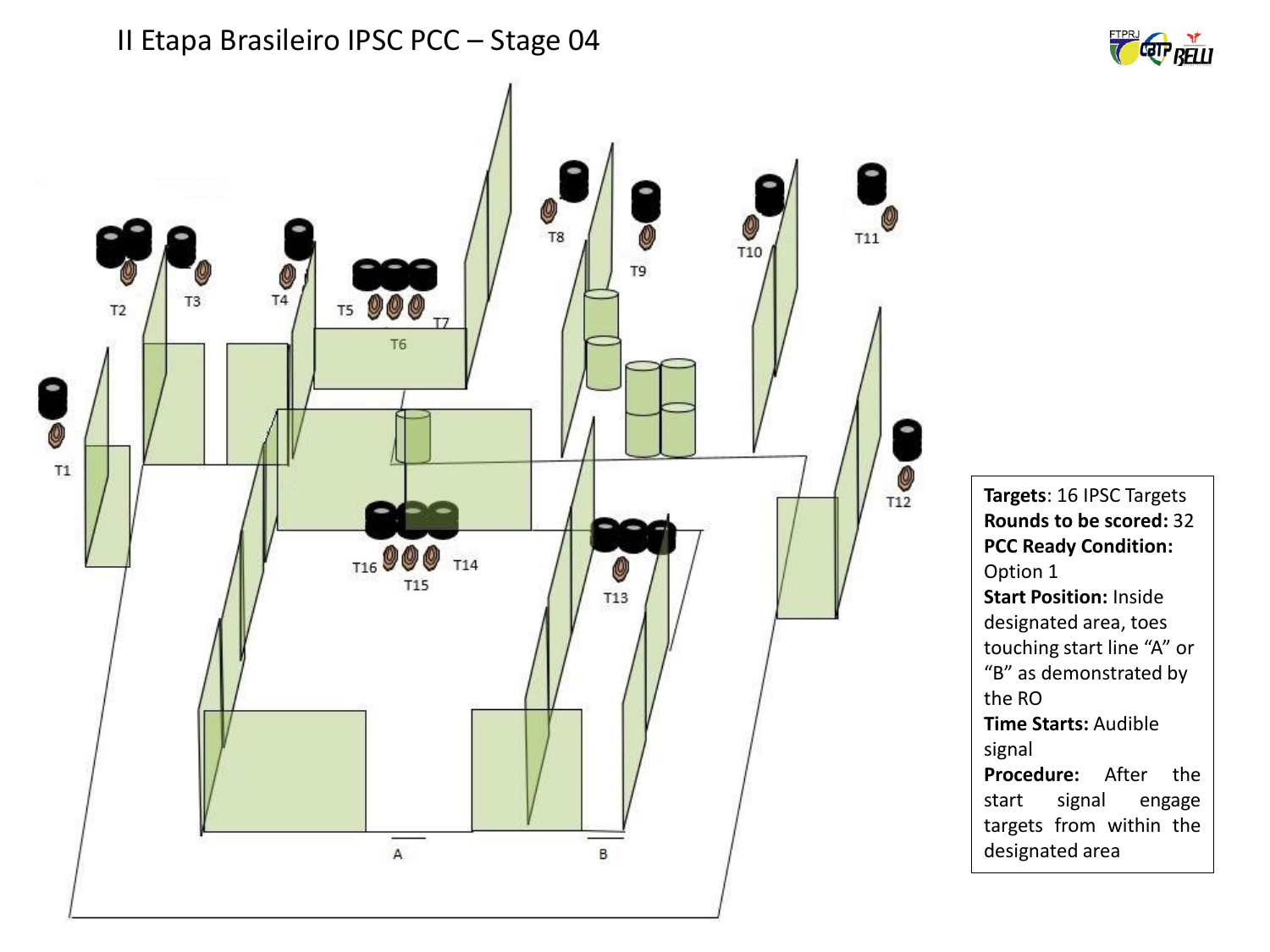



**Targets**: 11 IPSC Targets, 2 IPSC Metal Plates **Rounds to be scored:** 24 **PCC Ready Condition:** Option 1 **Start Position:** Inside designated area **Time Starts:** Audible signal **Procedure:** After the start signal engage targets from within the designated area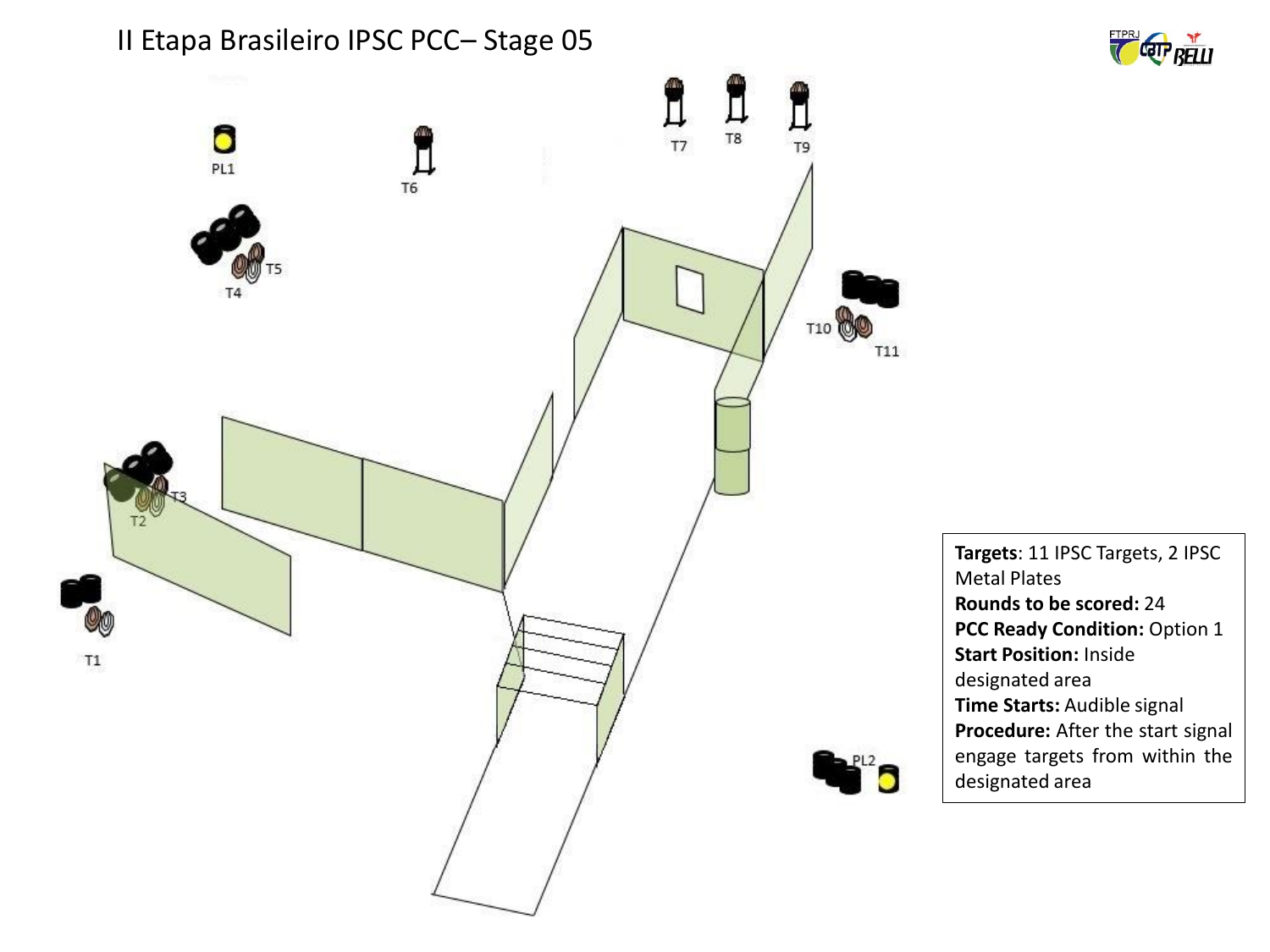



**CETP RELLI**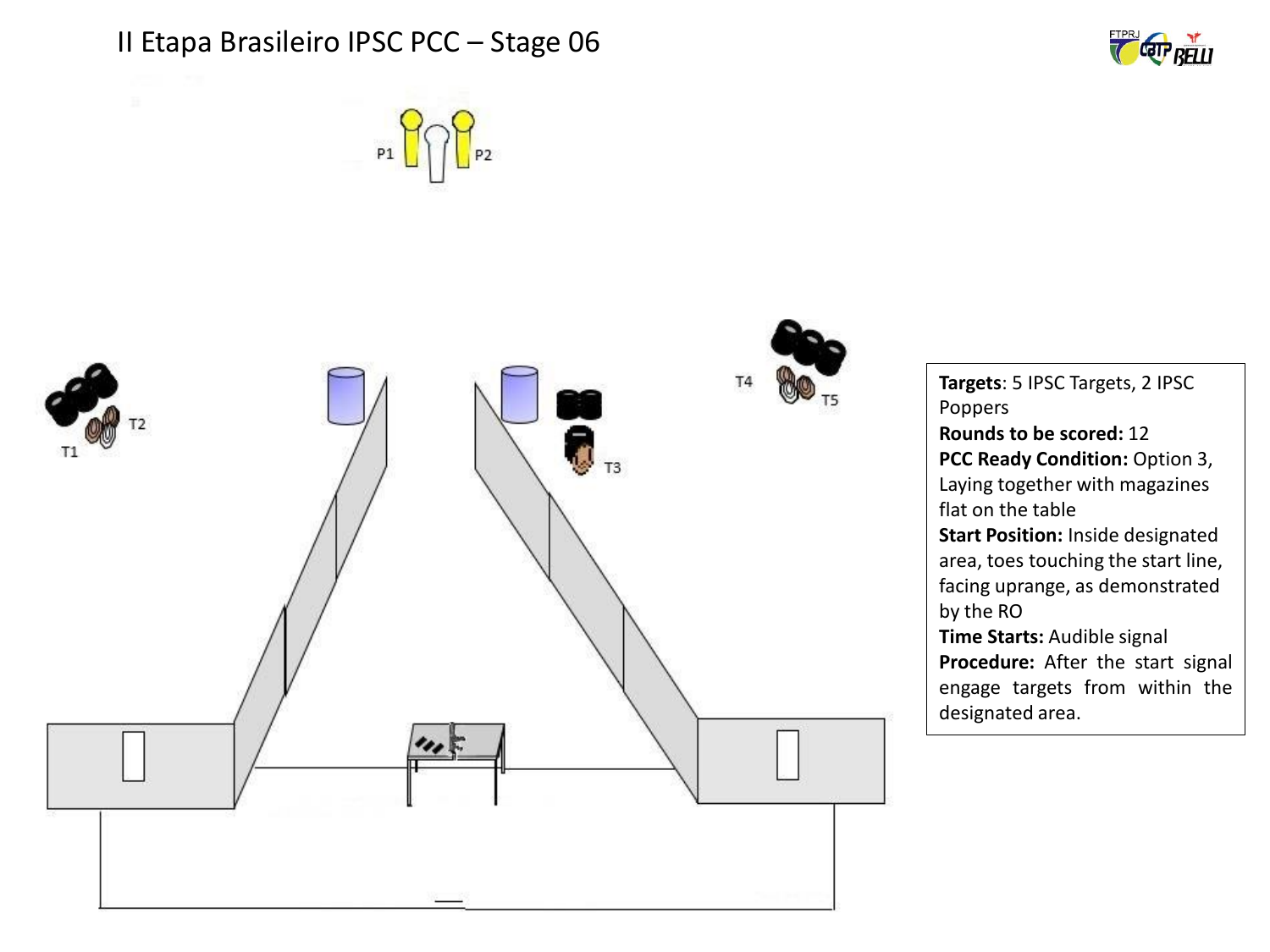



**Targets:** 4 IPSC Targets, 2 IPSC Poppers 2 IPSC Metal Plates **Rounds to be scored:** 12 **PCC Ready Condition:** Option 1 **Start Position:** Inside designated area **Time Starts:** Audible signal **Procedure:** After the start signal engage targets from within the designated area. Popper P1 activates moving target T1 and Popper P2 activates moving target T2. T1 and T2 do not remain visible at rest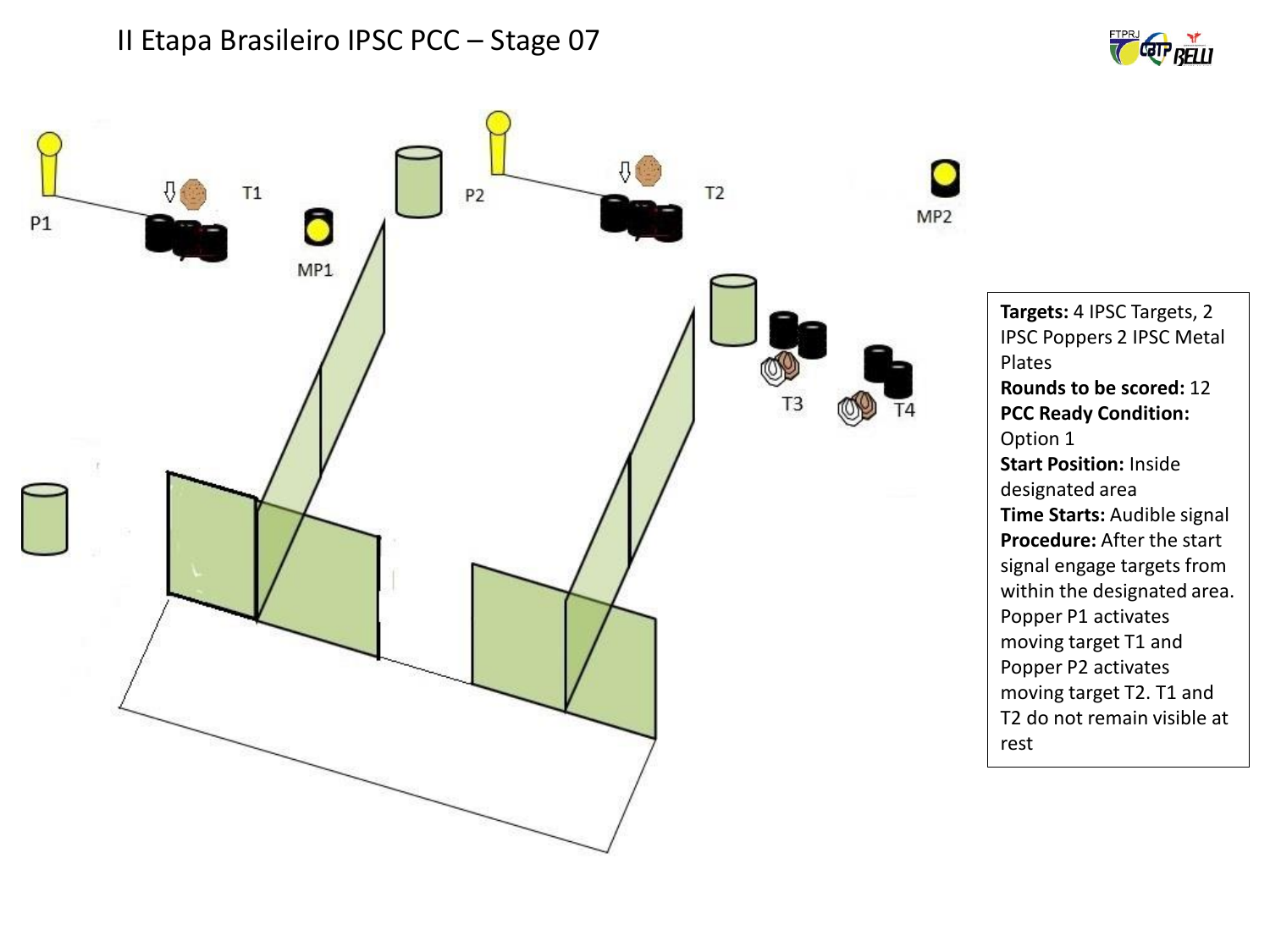



**Targets:** 16 IPSC Targets **Rounds to be scored:** 32 **PCC Ready Condition:** Option 1 **Start Position:** Inside designated area **Time Starts:** Audible signal **Procedure:** After the start signal engage targets from within the designated area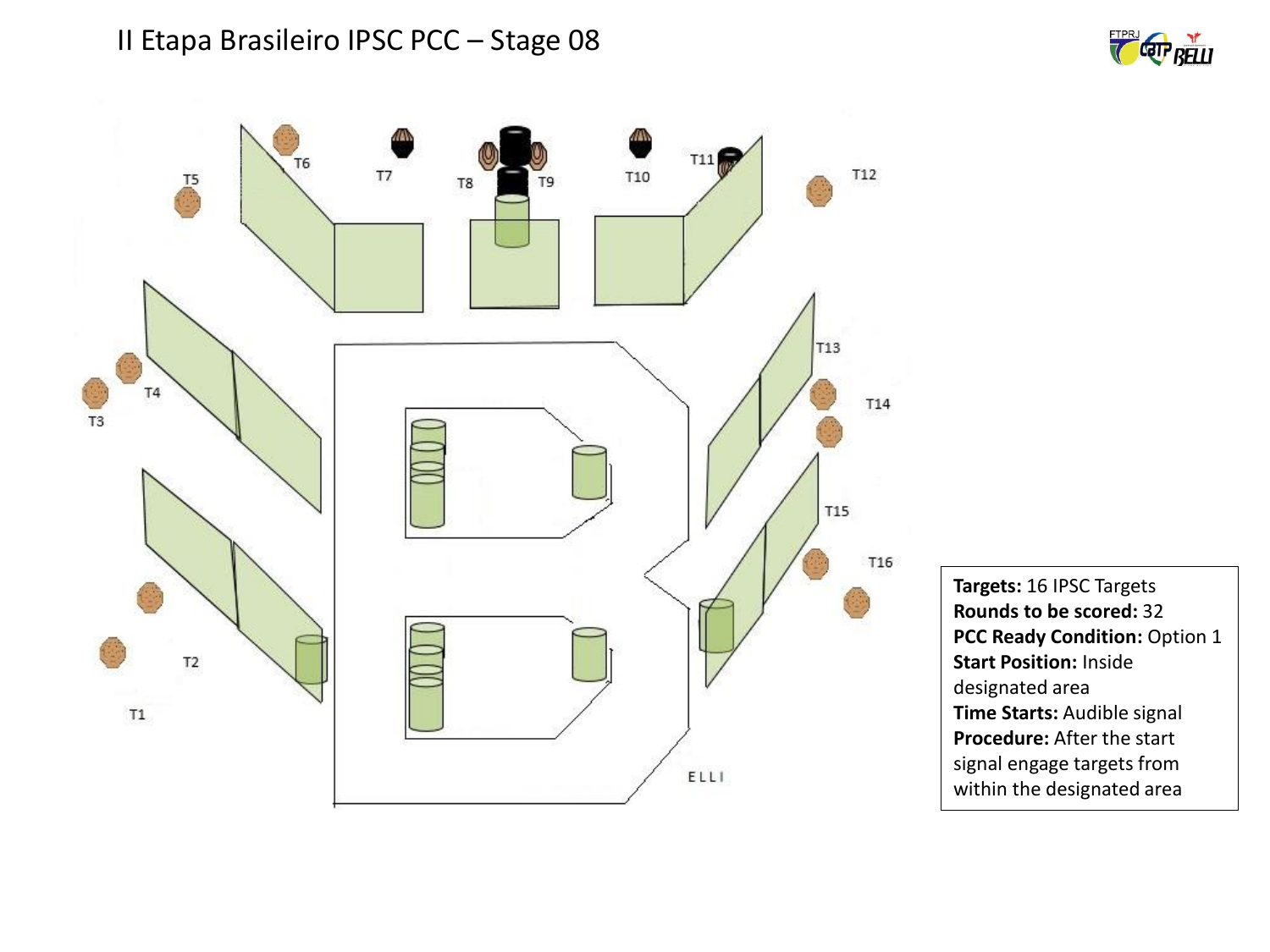



**Targets:** 11 IPSC Targets, 1 IPSC Poppers **Rounds to be scored:** 23 **PCC Ready Condition:** Option 1 **Start Position:** Inside designated area, heels touching start line as demonstrated by the RO **Time Starts:** Audible signal **Procedure:** After the start signal engage targets from within the designated area. Popper P1 activates moving targets T1 and T2 which remain visible at rest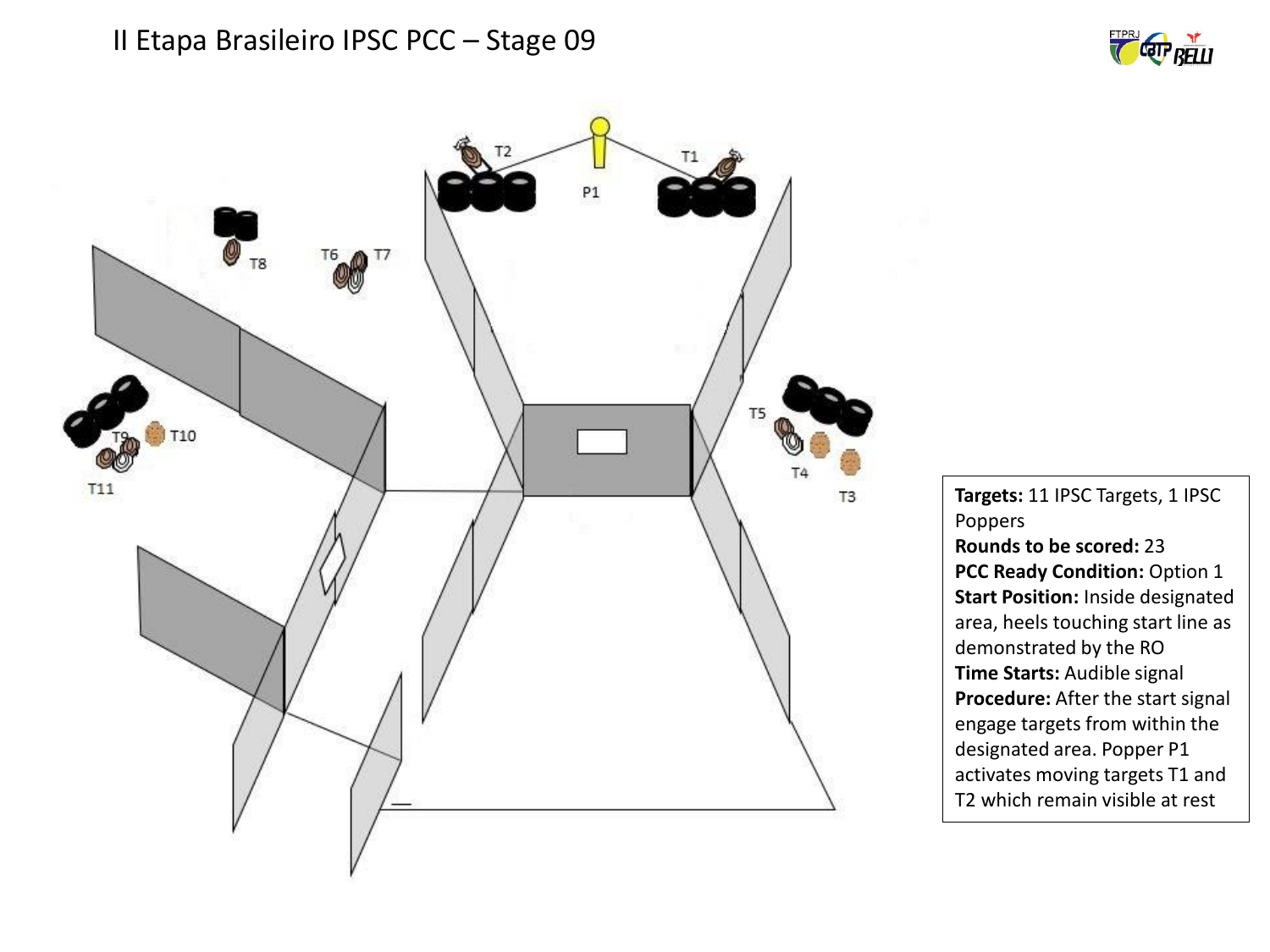





**Targets**: 12 IPSC Targets **Rounds to be scored:** 24 **PCC Ready Condition:** Option 1 **Start Position:** Inside designated area, toes touching start line "A" or "B" as demonstrated by the RO

**Time Starts:** Audible signal **Procedure:** After the start signal engage targets from within the designated area.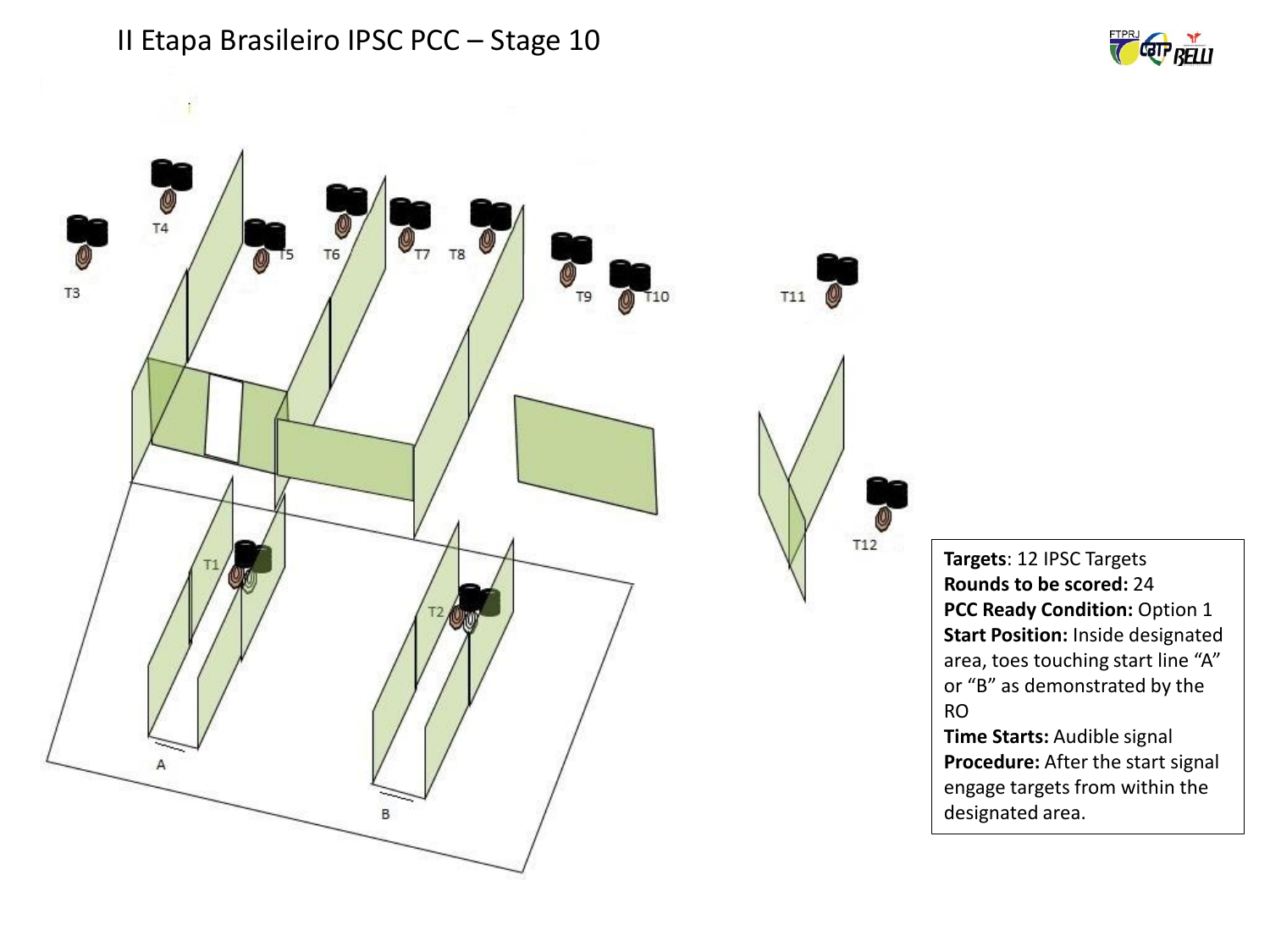



**Targets:** 11 IPSC Targets, 1 IPSC Popper **Rounds to be scored:** 23 **PCC Ready Condition:** Option 1 **Start Position:** Inside designated area, heels touching start line, as demonstrated by the RO **Time Starts:** Audible signal **Procedure:** After the start signal engage targets from within the designated area. Popper P1 activates moving target T8 which remains visible at rest.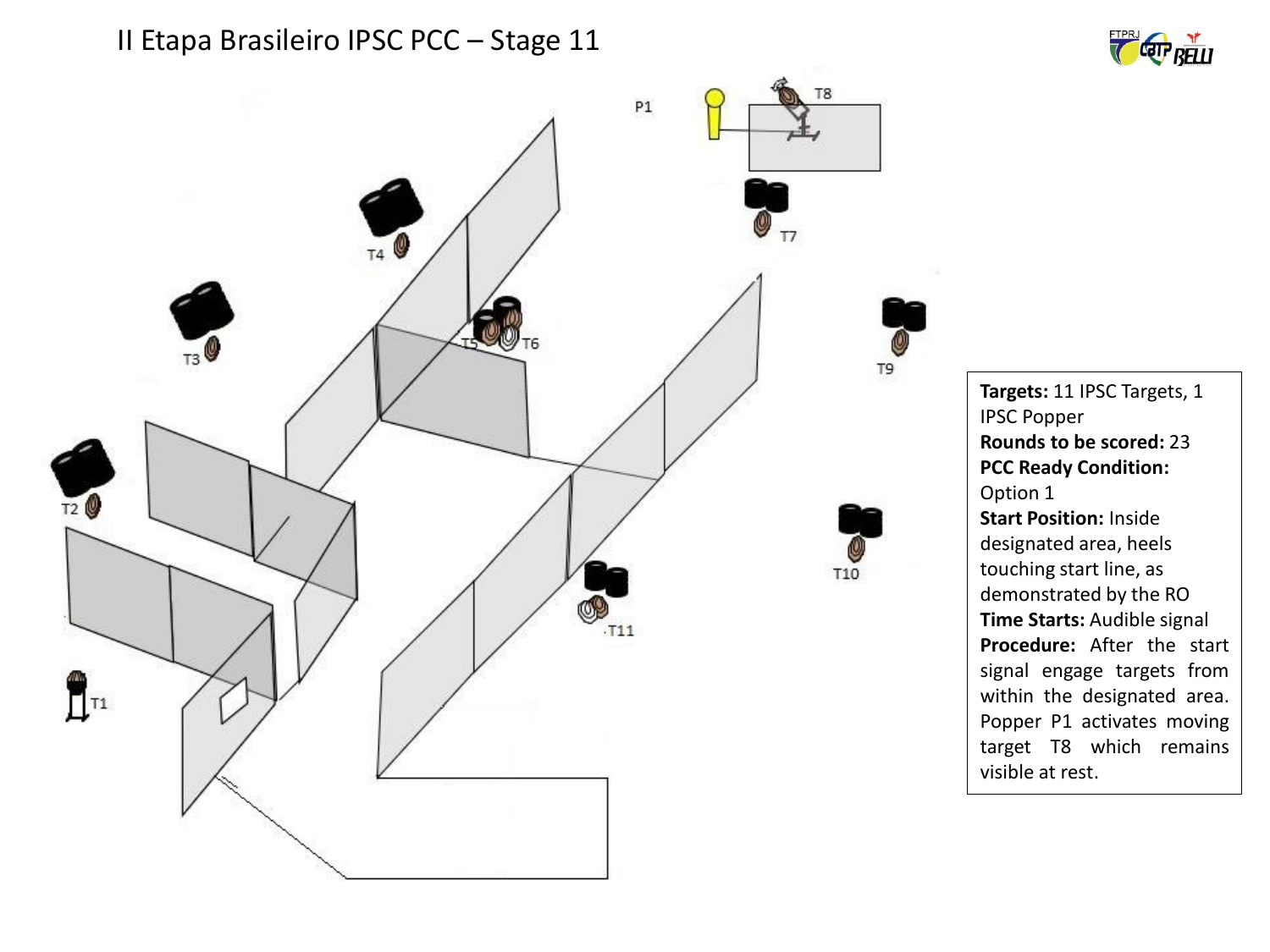



**Targets:** 6 IPSC Targets **Rounds to be scored:** 12 **PCC Ready Condition:** Option 1 **Start Position:** Inside designated area **Time Starts:** Audible signal **Procedure:** After the start signal engage targets from within the designated area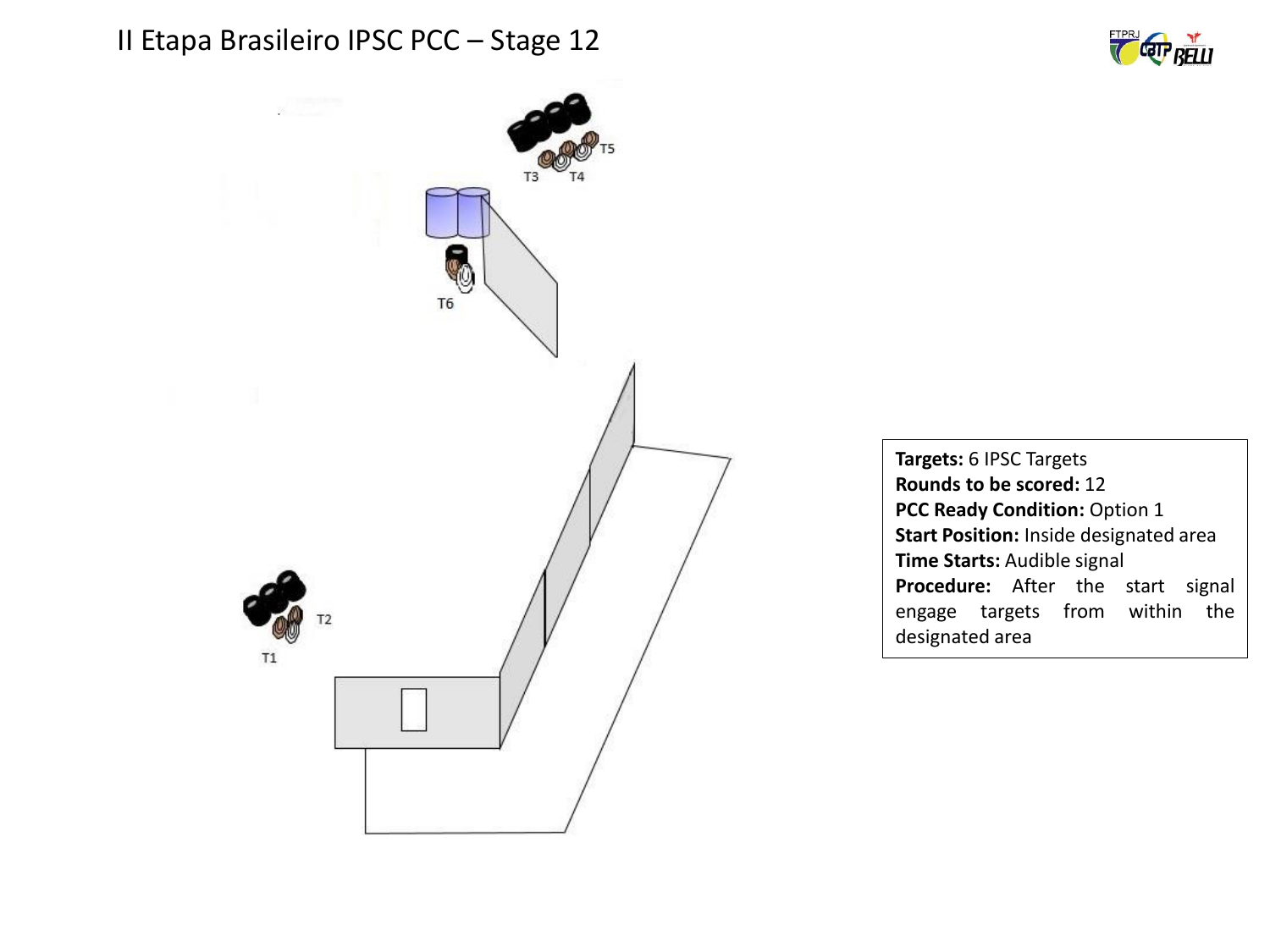

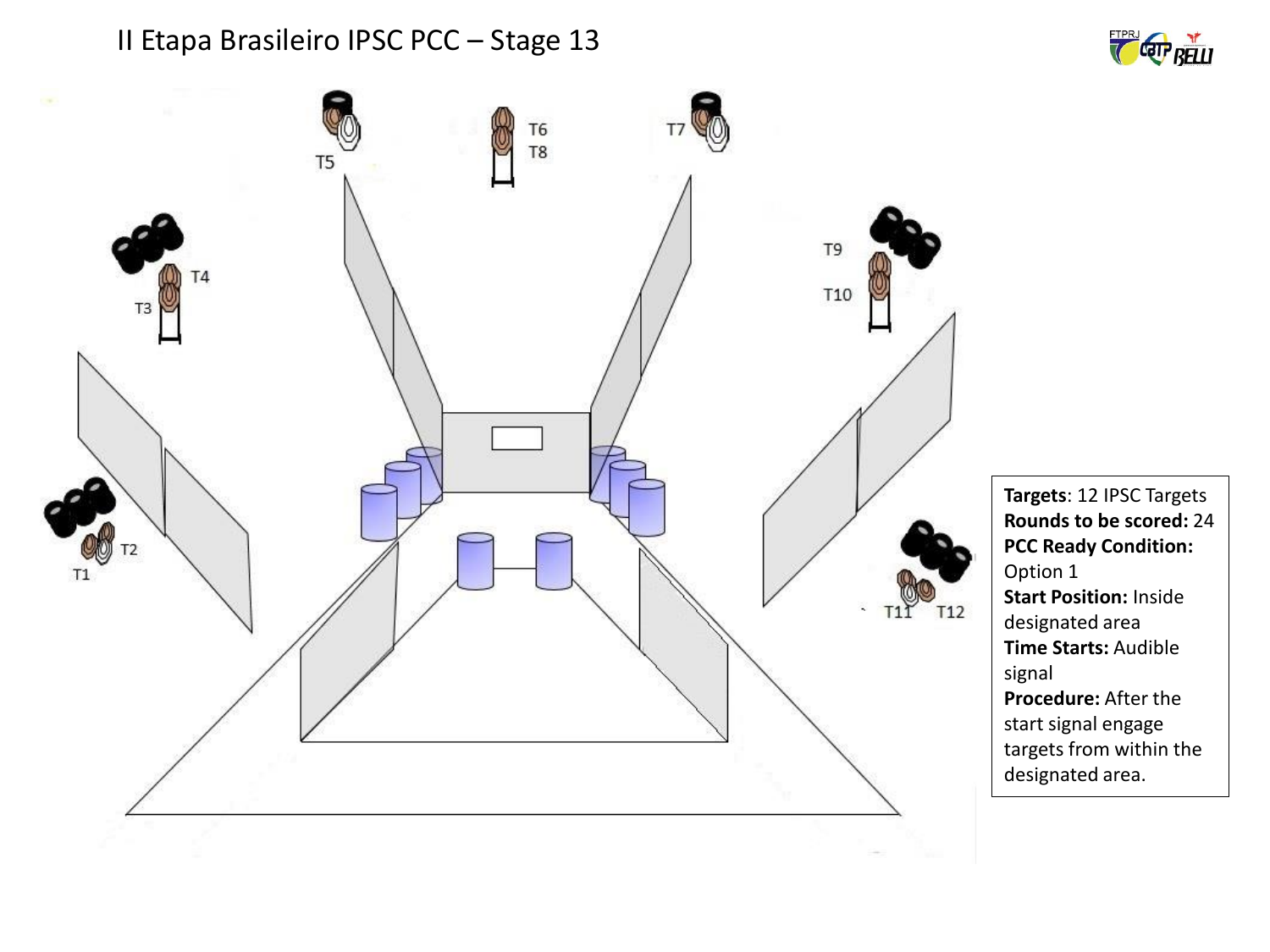



**Targets**: 10 IPSC Mini Targets **Rounds to be scored:** 20 **PCC Ready Condition:** Option 1 **Start Position:** Inside designated area

**Time Starts:** Audible signal **Procedure:** After the start signal engage targets from within the designated area.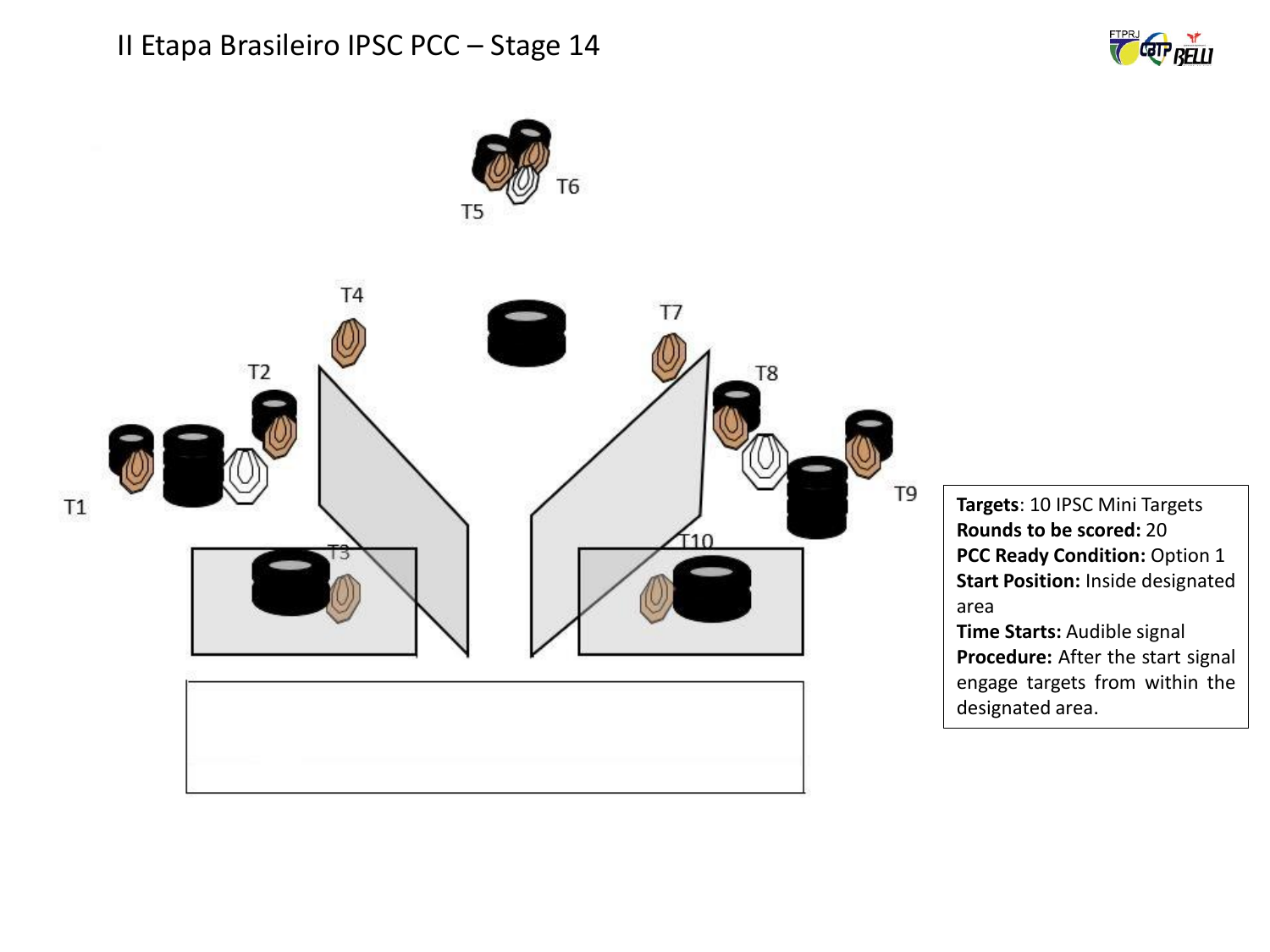





**Targets:** 5 IPSC Targets, 1 IPSC Popper, 1 IPSC Metal Plates **Rounds to be scored:** 12 **PCC Ready Condition:** Option 1 **Start Position:** Inside designated area **Time Starts:** Audible signal **Procedure:** After the start signal engage targets from within the designated area. Popper P1 acvtivates moving target T3 which remains visible at rest.